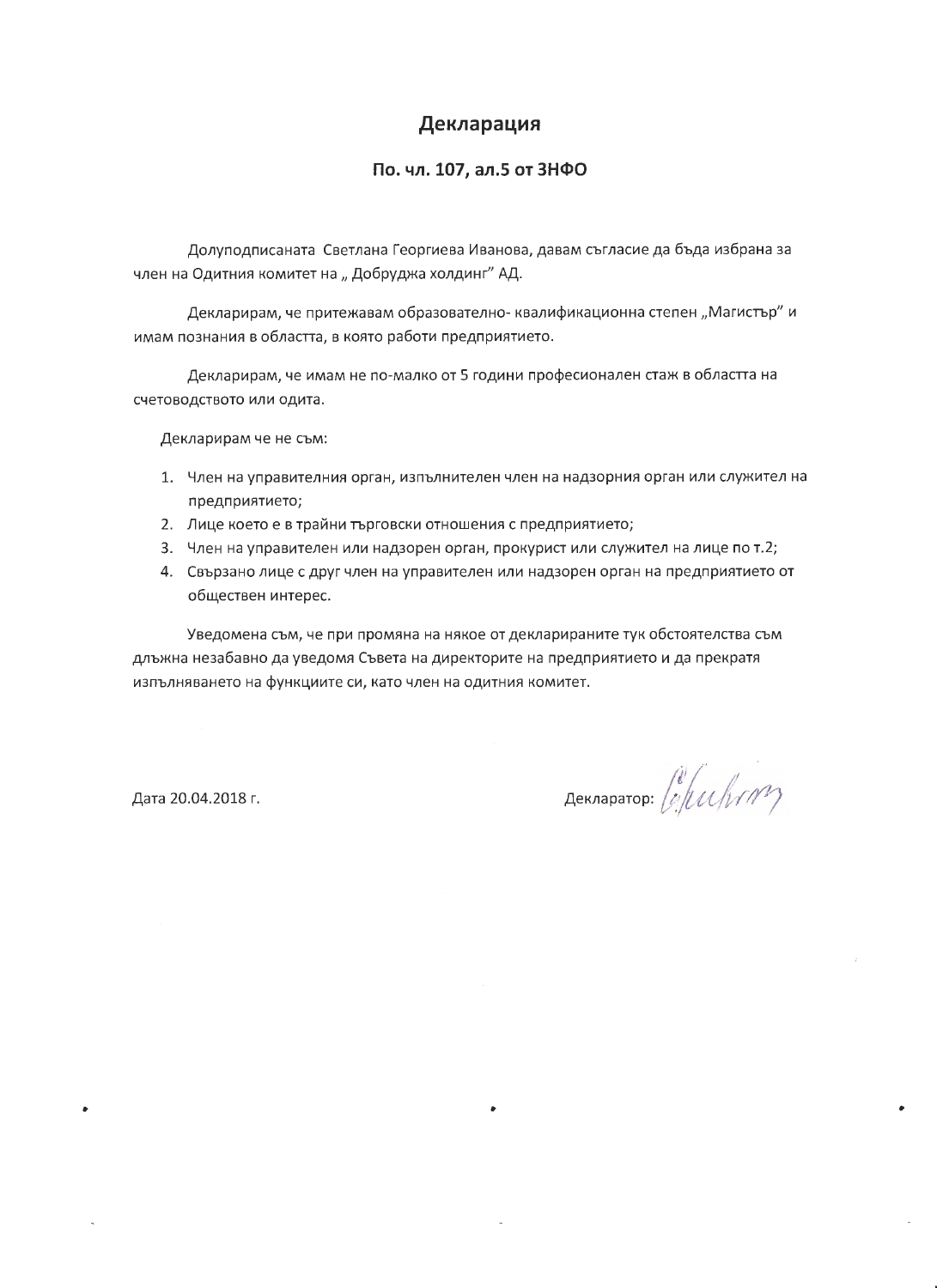## Декларация

#### По. чл. 107, ал.5 от ЗНФО

Долуподписаната Божанка Стойчева Вуцова, давам съгласие да бъда избрана за член на Одитния комитет на "Добруджа холдинг" АД.

Декларирам, че притежавам образователно- квалификационна степен "Магистър" и имам познания в областта, в която работи предприятието.

Декларирам, че имам не по-малко от 5 години професионален стаж в областта на счетоводството или одита.

Декларирам че не съм:

- 1. Член на управителния орган, изпълнителен член на надзорния орган или служител на предприятието;
- 2. Лице което е в трайни търговски отношения с предприятието;
- 3. Член на управителен или надзорен орган, прокурист или служител на лице по т.2;
- 4. Свързано лице с друг член на управителен или надзорен орган на предприятието от обществен интерес.

Уведомена съм, че при промяна на някое от декларираните тук обстоятелства съм длъжна незабавно да уведомя Съвета на директорите на предприятието и да прекратя изпълняването на функциите си, като член на одитния комитет.

Дата 20.04.2018 г.

ACKARDROP: ROSelli 87;